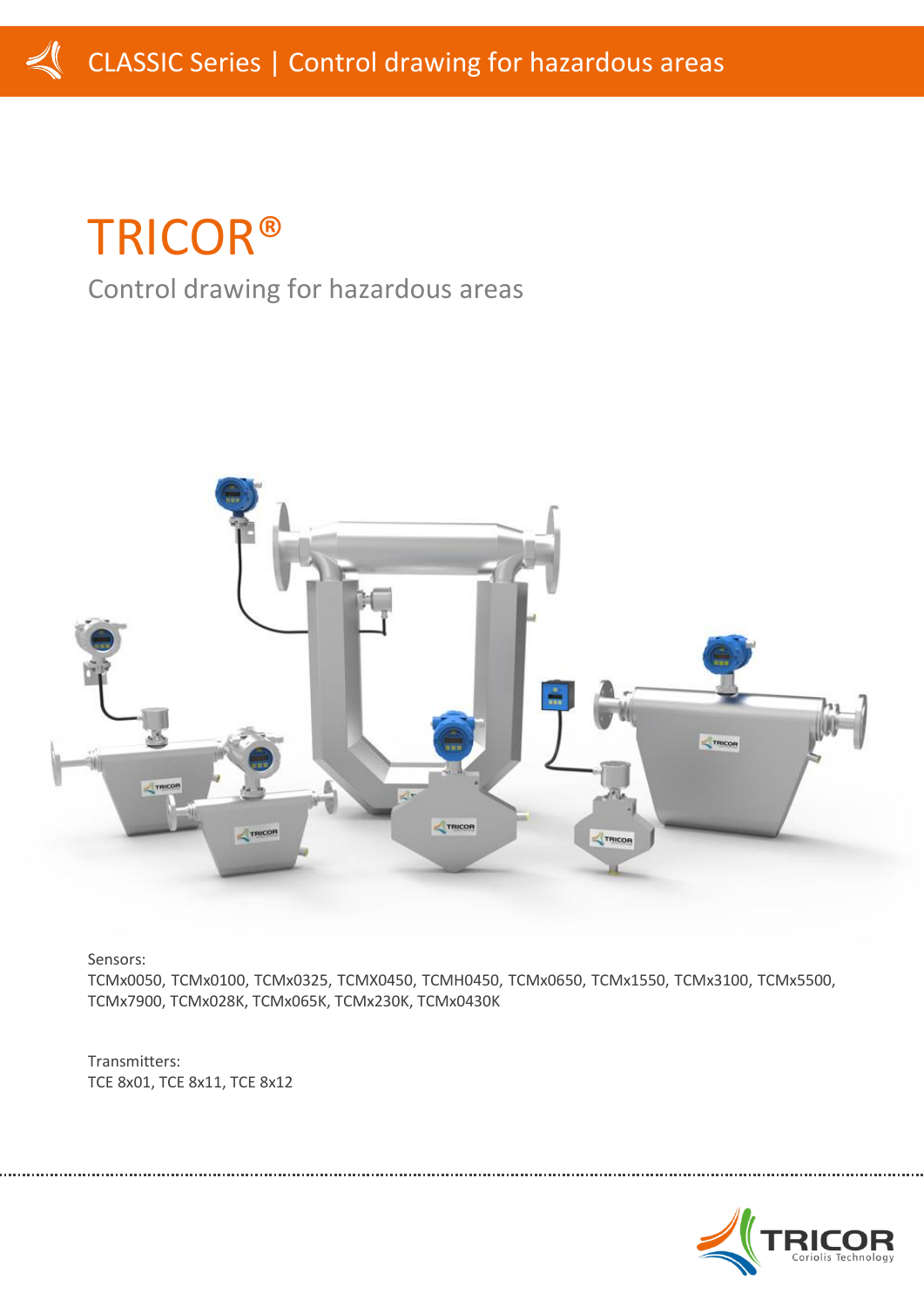

## **Manual-Version**

TCM\_E80\_CLASSIC\_E\_EN\_191030\_E003 **SW-Version** This manual is valid for Main SW: Mv3.40 and higher Display SW: Dv3.40 and higher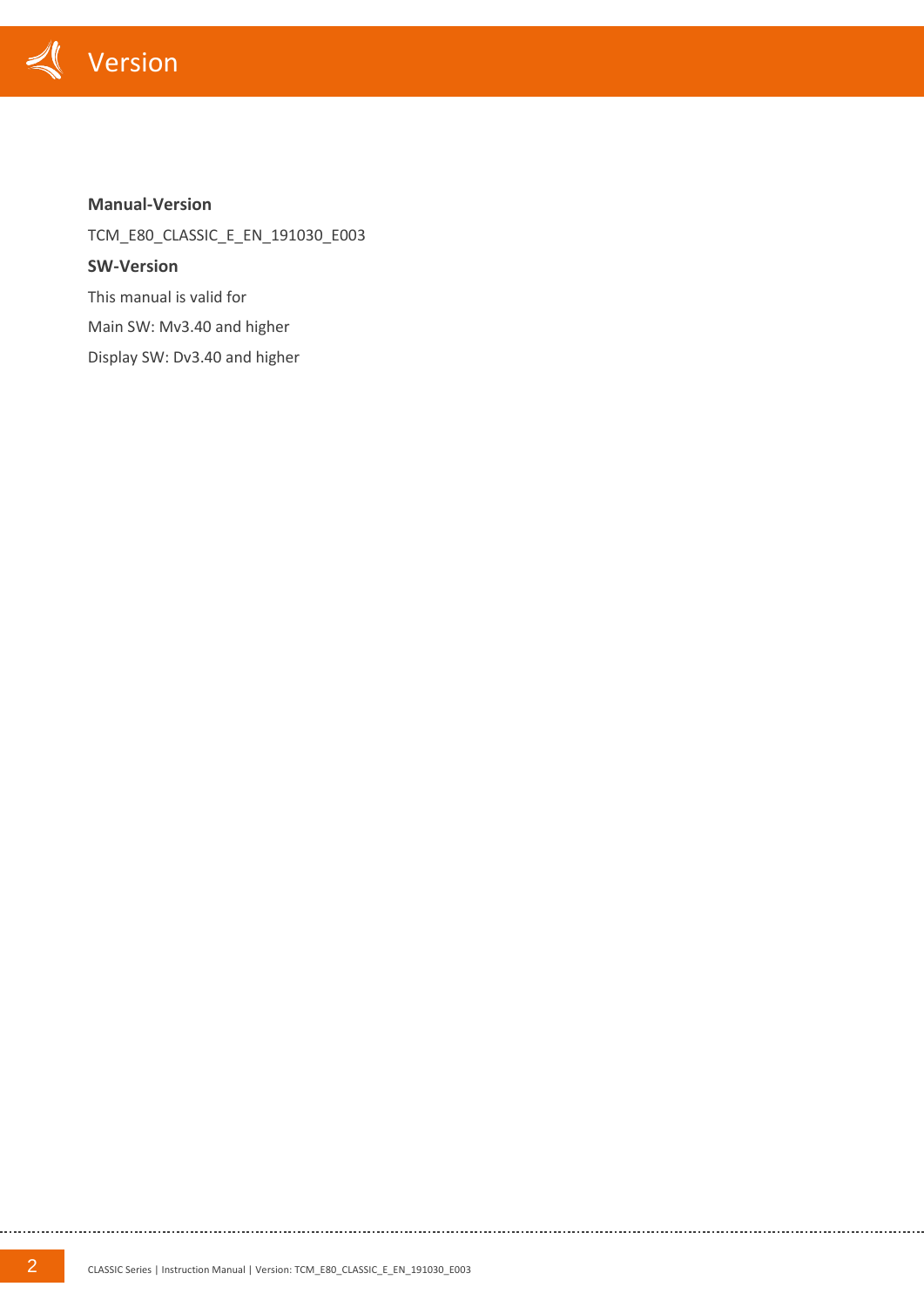## **Hazardous Area Installation Instructions:**

Instructions specific to hazardous area installations

The following instructions apply to the Transmitters and Sensors

- 1. The equipment may be used in a hazardous area with flammable gases and vapors, groups and temperature classes as specified in the equipment specification.
- 2. The equipment is certified for use in ambient temperature (Ta) as specified in the equipment specification and should not be used outside of the specified temperature range.
- 3. Installation shall be carried out in accordance with the applicable code of practice by suitably trained personnel.
- 4. The equipment is not intended to be repaired by the user. Repair of this equipment shall be carried out by the manufacturer in accordance with the applicable code of practice.
- 5. If the equipment is likely to come into contact with aggressive substances, then it is the responsibility of the user to take suitable precautions that prevent it from being adversely affected, thus ensuring that the type of protection is not compromised.
	- Aggressive Substances e.g. acidic liquids or gases that may attack metals or solvents that may affect polymeric materials.
	- Suitable Precautions e.g. regular checks as part of routine inspections or establishing from the material's data sheet that it is resistant to specific chemicals.

## **Special Conditions for use:**

- 1. Connection to mains shall be made in accordance with ANSI/NFPA 70, NEC, with CSA C22.1, CEC, Part 1, or both as appropriate.
- 2. The temperature of the equipment can reach 82°C at the cable entry and the branching point in a 70°C ambient. This must be considered when selecting field wiring and cable entry devices.
- 3. Suitably equipment certified blanking elements shall be fitted to all unused conduit entries to maintain the explosionproof and environmental characteristics of the equipment.
- 4. The process fluid of meter mounted (compact) versions of the TCM must be within the range of -40°C ≤ +70°C.
- 5. The equipment contains a shunt zener diode interface, which requires connection to a suitable earth in accordance with the applicable code of practice.
- 6. Remote terminal boxes of the equipment may be manufactured from aluminium; in the event of rare incidents, ignition sources due to impact and friction sparks could occur. This shall be considered when the remote version of the TRICOR flow meters are being installed in locations that specifically require group II Zone 0 applications.
- 7. For remote versions of the TRICOR flow meters, the temperature class of the equipment is dictated by the process temperature in the end application:
	- T4: -40 °C ≤ Tp ≤ +70 °C
	- T3: -40 °C ≤ Tp ≤ +135 °C
	- T2: -60 °C ≤ Tp ≤ +200 °C
- 8. DC powered units shall be supplied with a Limited Energy Circuit (LEC), Class 2 as defined in article 725.121 of NFPA70, or Limited Power Source (LPS) as defined in CAN/CSA C22.2 No. 60950-1.
- 9. Current Loop I1, I2 and Ctl in for all models are passive, and shall be supplied with Limited Energy Circuit (LEC), Class 2 as defined in article 725.121of NFPA70, or Limited Power Source (LPS) as defined in CAN/CSA C22.2 No. 60950-1.

The TCM transducer cable shall not exceed 30 meters when it is not provided by the manufacturer. The cable shall be either Type A or Type B cable as defined in IEC/EN 60079-14 and the conductors inside of the cable shall provide an insulation min. 0.25 mm thick.

## **Standards:**

CAN/CSA C22.2 No. 61010-1-12 (R2017), C22.2 No. 0-10 (R2015), C22.2 No. 30-M1986 (R2016), CAN/CSA-C22.2 No. 60079-0:15 (R2018), CAN/CSA-C22.2 No. 60079-1:16, CAN/CSA-C22.2 No. 60079-11:14 (R2018). ANSI/UL-61010-1 (2016), ANSI/UL-60079-0 (2013) (R2017), ANSI/UL 60079-1 (2015), ANSI/UL-60079-11-2018 FM 3600 (2018), FM 3615 (2018)

### **Warning:**

### **Explosion Hazard – Can cause death or serious injury**

Danger of explosion in hazardous areas.

Use only cable glands/plugs that comply with the requirements for the relevant type of protection.

Tighten the cable glands in accordance with the torques specified in Technical specifications

Close unused cable inlets for the electrical connections.

When replacing cable glands use only cable glands of the same type.

After installation check the cables are seated firmly.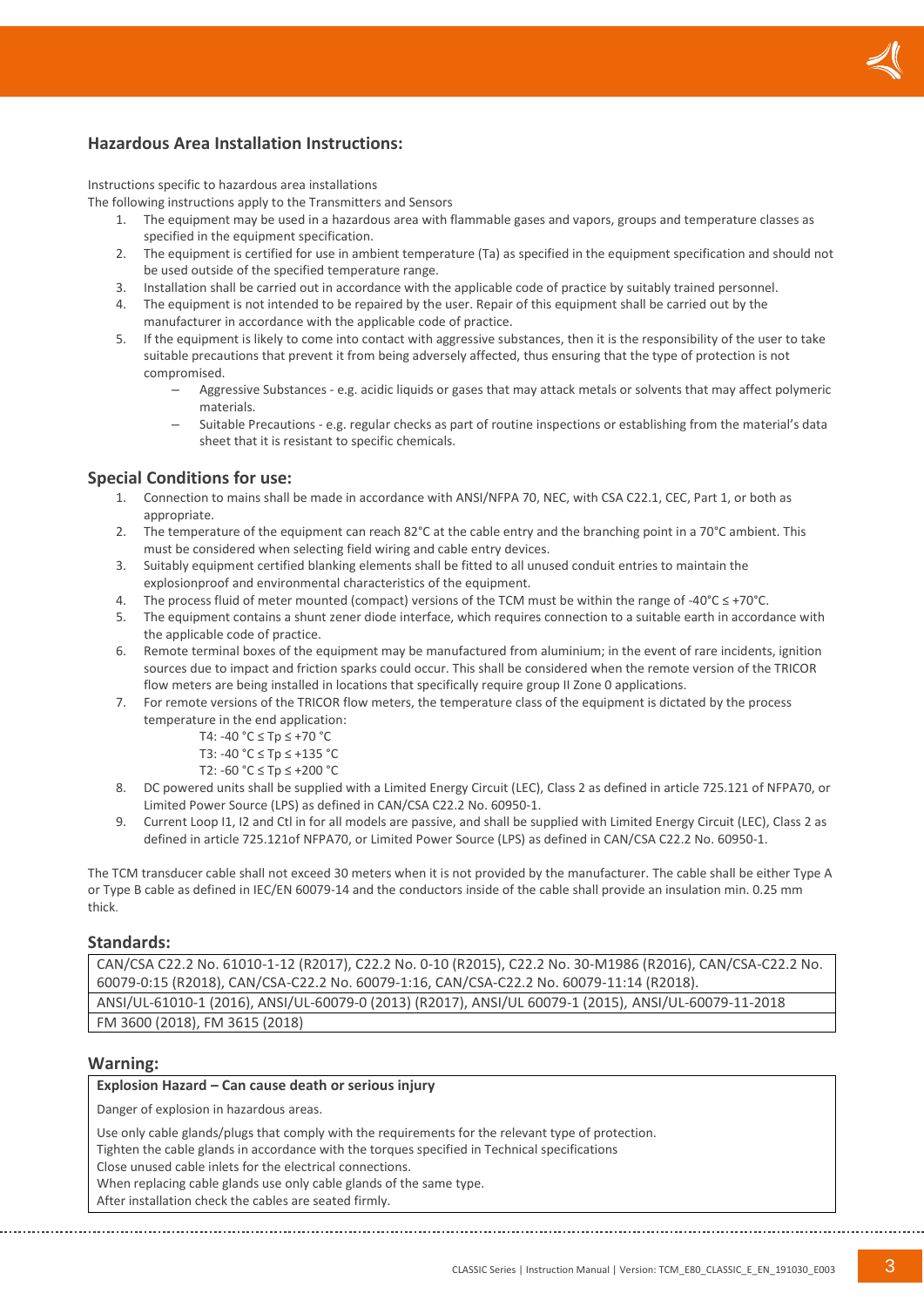



# Sensor TCM with wall mounted Transmitter TCE

| l Transmitters           | Sensors                                    |
|--------------------------|--------------------------------------------|
| TCE 8***-W(I)-****-**-** | $\frac{1}{2}$ TCMx*****-**-****-****-**-** |

1. See operating Instructions to complete installation

2. DC powered unit shall be supplied with Limited Energy Circuit (LEC), Class 2 as defined in article 725.121 of NFPA70, or Limited Power Source (LPS) as defined in CAN/CSA C22.2 No. 60950-1.

3. Current Loop I1, I2 and Ctl in for all models are passive, and shall be supplied with Limited Energy Circuit (LEC), Class 2 as defined in article 725.121 of NFPA70, or Limited Power Source (LPS) as defined in CAN/CSA C22.2 No. 60950-1.

4. All Entity parameters are listed in the table below:

Non-IS circuits (Transmitter assembled into Explosionproof enclosure):

| <b>Terminals</b>             | Um<br>(Vac) |
|------------------------------|-------------|
| 91 (N) / 90 (L) 53 (PE)      |             |
| 50 (Udc+), 51 (GND), 52 (PE) | 250         |
| 7 (CTRL IN), 8 (GND)         |             |
| 5 (F-out), 6 (CTRL Out)      |             |
|                              |             |

IS circuits (Transmitter outputs):

| <b>Connections</b>                        | <b>Terminals</b>   | Uo    | Ιo    | Po    | Co        | Lo    |
|-------------------------------------------|--------------------|-------|-------|-------|-----------|-------|
|                                           | (TCM Junction box) | (V)   | (A)   | (W)   | $(\mu F)$ | (mH)  |
| Oscillator / Driver coil (low power IIC)  |                    | 8.27  | 0.2   | 0.415 | 7.2       | 0.82  |
| Oscillator / Driver coil (high power IIB) | $\frac{1}{2}$      | 15.34 | 0.37  | 1.42  | 0.531     | 0.21  |
| Signal pick-up coils                      | $3/4$ and $5/6$    |       | 0.02  | 0.01  | 100       | 88.84 |
| Temperature sensor                        | /8                 |       | 0.045 | 0.413 | 100       | 17.51 |

IS circuits (Transducer Inputs):

| Type                                   | Circuit (terminals)                  | Ui    |       | Pi    | Ci        | Li       |
|----------------------------------------|--------------------------------------|-------|-------|-------|-----------|----------|
|                                        |                                      | (V)   | (A)   | (W)   | $(\mu F)$ | (mH)     |
| TCM*0050, TCM*0100                     | Oscillator/Driver coil (1/2)         | 8.27  | 0.2   | 0.415 |           | 5.25     |
|                                        | Signal pick-up coil $(3 / 4, 5 / 6)$ |       | 0.02  | 0.01  |           | 5.25     |
| TCM*0325, TCM*0450, TCM*650, TCM*1550, | Oscillator/Driver coil (1/2)         | 8.27  | 0.2   | 0.415 |           | 1.94     |
| TCM*3100, TCM*5500, TCM*7900           | Signal pick-up coil $(3 / 4, 5 / 6)$ |       | 0.02  | 0.01  |           | 1.94     |
| TCM*028K, TCM*065K                     | Oscillator/Driver coil (1/2)         | 15.34 | 0.37  | 1.42  | $\Omega$  | 7.875    |
|                                        | Signal pick-up coil $(3 / 4, 5 / 6)$ |       | 0.02  | 0.01  |           | 1.94     |
| TCM*230K, TCM*430K                     | Oscillator/Driver coil (1/2)         | 15.34 | 0.37  | 1.42  |           | 13.65    |
|                                        | Signal pick-up coil $(3 / 4, 5 / 6)$ |       | 0.02  | 0.01  |           | 1.94     |
| All transducers                        | Temperature sensor (7 / 8)           |       | 0.045 | 0.413 |           | $\Omega$ |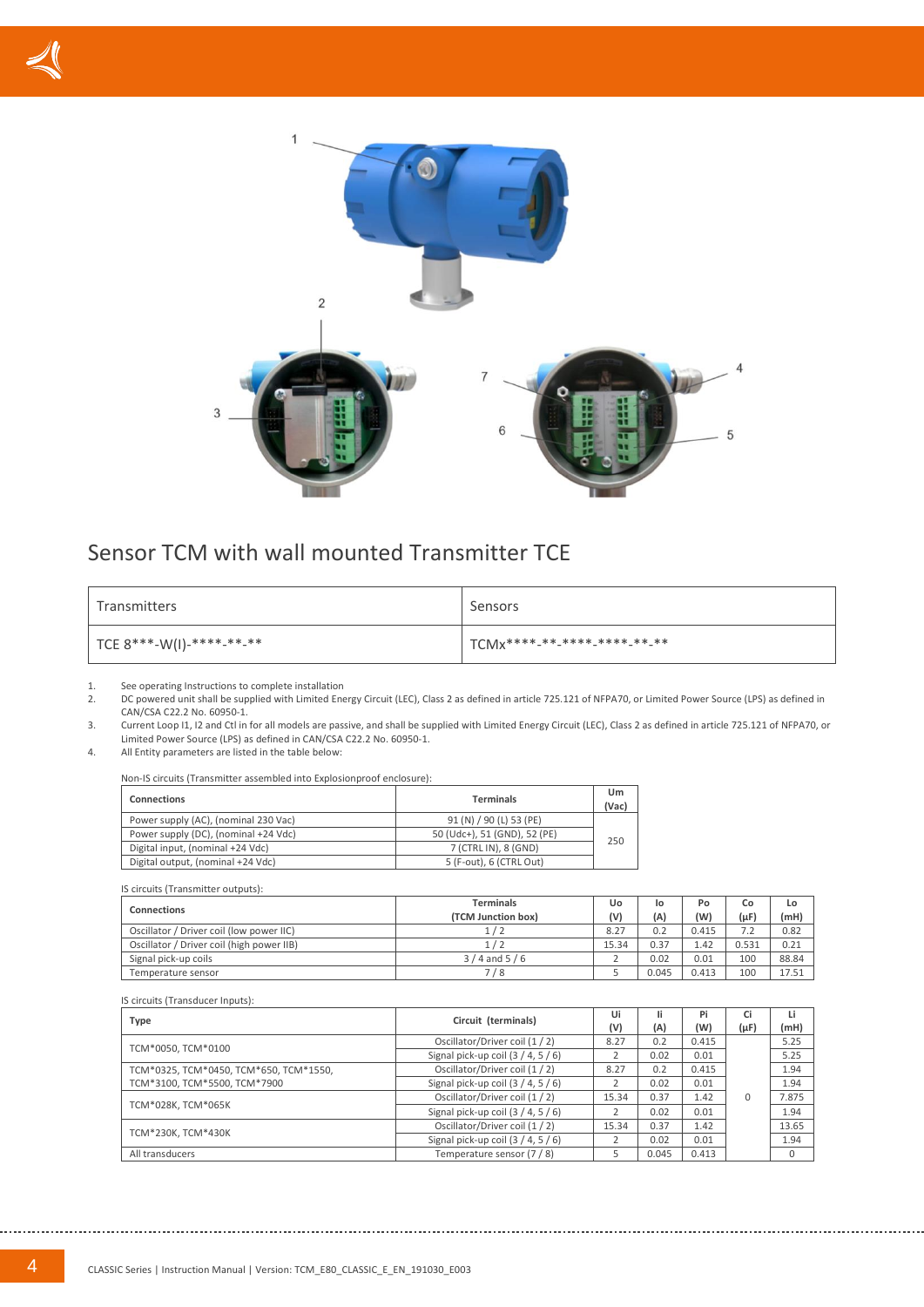

#### Alternative naming convention:

| <b>IEC entity parameter</b> | <b>Equivalent division parameter</b> |
|-----------------------------|--------------------------------------|
| Ui                          | Vmax                                 |
| Ιi                          | Imax                                 |
| Pi                          | Pi or Pmax                           |
| Ci                          | Ci                                   |
| Li                          | Li                                   |
| Uo                          | Voc                                  |
| lo                          | <b>Isc</b>                           |
| Po                          | Po or Pout                           |
| Lo                          | La                                   |
| Co                          | Ca                                   |

5. Equipment has only been tested for safety. No evaluation of functional safety and performance characteristics has been conducted.

6. A seal shall be installed within 18" of conduit entry and when transitioning between hazardous locations. A seal is not required for use in ATEX/IECEx installation. 7. TCE81\*\*-\*-\*\*\*\*-\*\*-\*\* are not allowed for CSA installations (stainless steel enclosure version)

8. TCE8\*\*\*-1-\*\*\*\*-\*\*-\*\* are not allowed for CSA installations (enclosure the M20x1.5 cable gland threading)





WARNING – The equipment shall not be opened when energized.

WARNING – Substitution of components may impair Intrinsic Safety.

WARNING – To prevent ignition of flammable or combustible atmospheres, disconnect power before servicing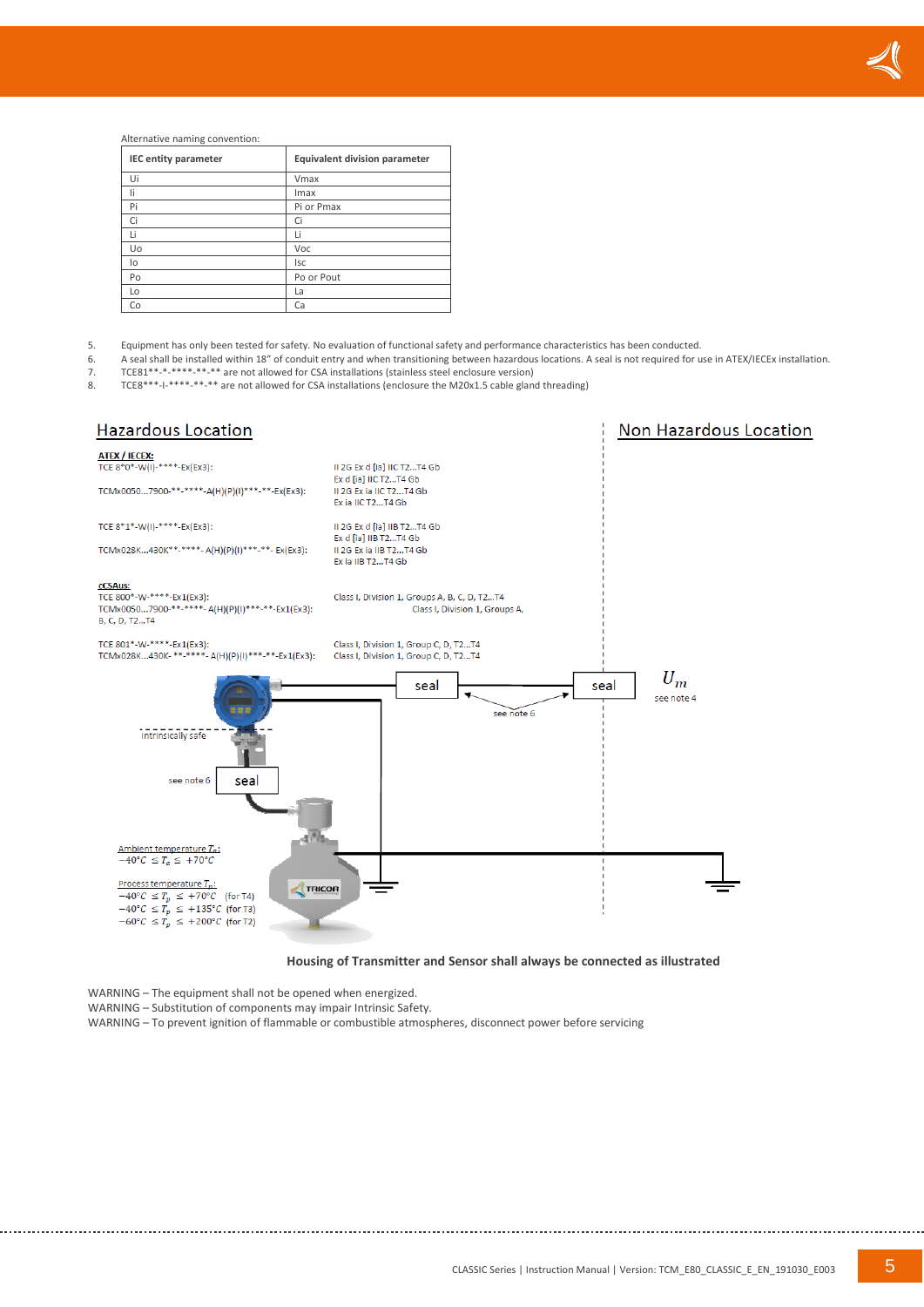

# Sensor TCM with meter mounted Transmitter TCE

| l Transmitters:                | Sensors:                              |
|--------------------------------|---------------------------------------|
| TCE 8***-C(K)(M)(O)-****-**-** | TCM ****-**-*****-C(K)(M)(O)***-**-** |

1. See operating Instructions to complete installation

2. DC powered unit shall be supplied with Limited Energy Circuit (LEC), Class 2 as defined in article 725.121 of NFPA70, or Limited Power Source (LPS) as defined in CAN/CSA C22.2 No. 60950-1.

3. Current Loop I1, I2 and Ctl in for all models are passive, and shall be supplied with Limited Energy Circuit (LEC), Class 2 as defined in article 725.121 of NFPA70, or Limited Power Source (LPS) as defined in CAN/CSA C22.2 No. 60950-1.

4. All Entity parameters are listed in the table below:

Non-IS circuits (Transmitter assembled into Explosionproof enclosure):

| Connections                          | <b>Terminals</b>             | Um<br>(Vac) |
|--------------------------------------|------------------------------|-------------|
| Power supply (AC), (nominal 230 Vac) | 91 (N) / 90 (L) 53 (PE)      |             |
| Power supply (DC), (nominal +24 Vdc) | 50 (Udc+), 51 (GND), 52 (PE) | 250         |
| Digital input, (nominal +24 Vdc)     | 7 (CTRL IN), 8 (GND)         |             |
| Digital output, (nominal +24 Vdc)    | 5 (F-out), 6 (CTRL Out)      |             |

5. Equipment has only been tested for safety. No evaluation of functional safety and performance characteristics has been conducted.

6. A seal shall be installed within 18" of conduit entry and when transitioning between hazardous locations. A seal is not required for use in ATEX/IECEx installation.

7. TCE81\*\*-M (O)-\*\*\*\*-\*\*-\*\* are not allowed for CSA installations (stainless steel enclosure version)<br>8. TCE8\*\*\*-K-\*\*\*\*-\*\*\* are not allowed for CSA installations (enclosure the M20x1 5 cable gland thr

TCE8\*\*\*-K-\*\*\*\*-\*\*\* are not allowed for CSA installations (enclosure the M20x1.5 cable gland threading)



#### **Housing of Transmitter and Sensor shall always be connected as illustrated**

WARNING – The equipment shall not be opened when energized.

WARNING – Substitution of components may impair Intrinsic Safety.

WARNING – To prevent ignition of flammable or combustible atmospheres, disconnect power before servicing